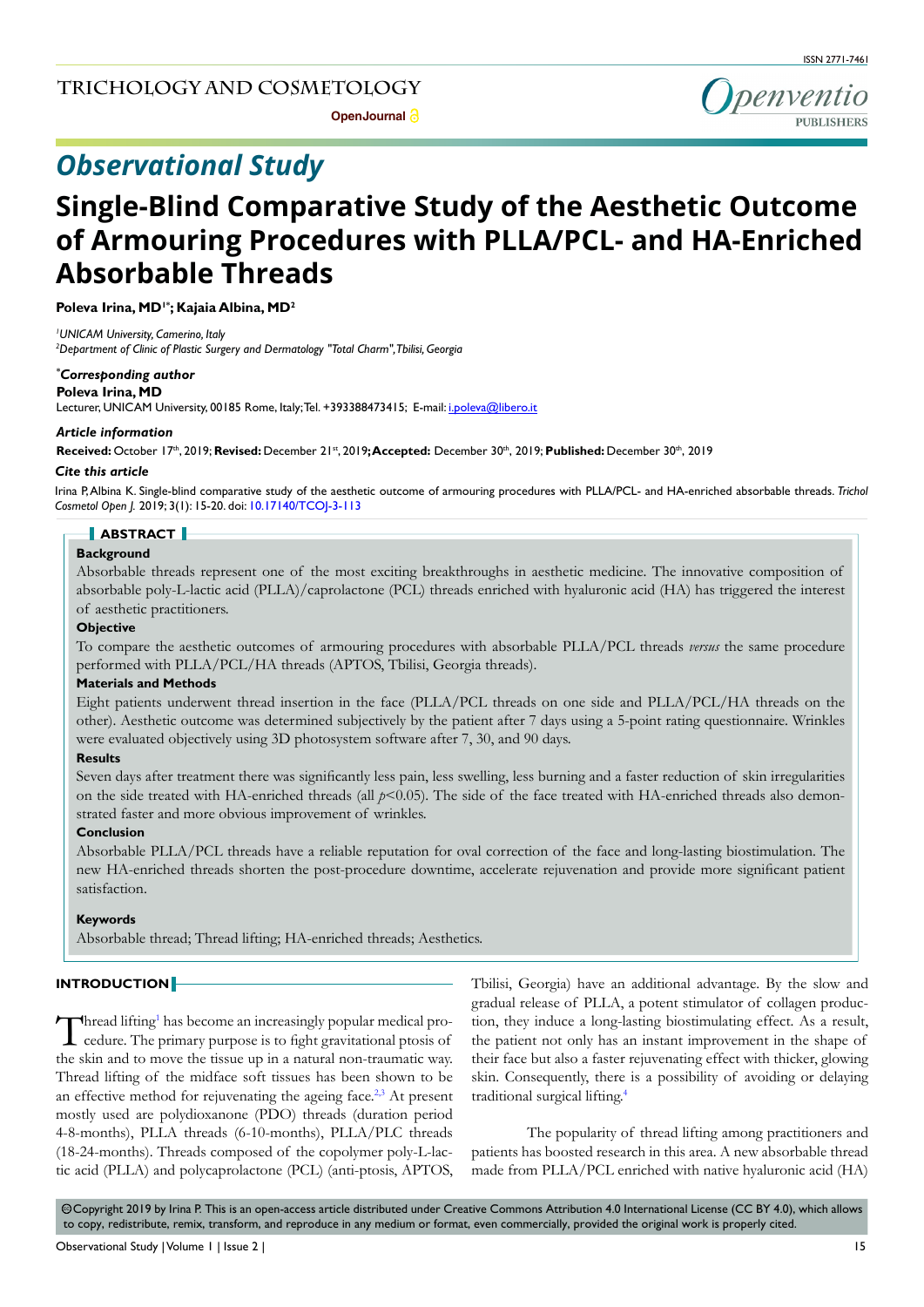

has recently been produced and has triggered significant interest among aesthetic practitioners. It is well-known that HA is the ideal biomaterial for wound healing.<sup>5,6</sup> Moreover, it has many beneficial effects as it also acts as an anti-oxidant and moisturiser. The addition of native HA to PLLA/PCL threads may improve a patient's sensations in the post-treatment period, and it is having wound healing properties and other unknown benefits.

The aim of this observational single-blind study was to compare the aesthetic outcome of armouring procedures using absorbable PLLA/PCL threads with the same procedure performed with PLLA/PCL/HA threads in terms of rejuvenation. Moreover, the study has the objective to understand if the addition of HA could decrease the downtime (post-treatment discomfort) of the procedure in terms of subjective evaluation made by the patients. The assessment of outcomes in aesthetic medicine is especially pertinent because patient satisfaction is the predominant factor determining success.

#### **METHODS**

# **Study Population**

Eight patients (35-62-years-old; seven females, one male) with signs of gravitational ptosis and mild to severe wrinkles were selected for the study. Exclusion criteria included: previous implants of non-absorbable fillers, autoimmune disease or infection in the treatment area. All patients gave their written informed consent before taking part in the study. The study was carried out in accordance with the guidelines laid down in the Declaration of Helsinki, 2013.[7](#page-5-4)

#### **Procedure**

All patients underwent thread insertion after clinical examination. Treatment consisted of thread implantation into the subcutaneous tissue to improve the oval shape of the face and provide longlasting biostimulation.

After disinfection of the whole face, local anaesthetic was injected into the mid and lower third of the face (5 ml of 1% lidocaine with epinephrine on each side). Two points of insertion, one in the zygomatic area and one in the pre-auricular area, were created using an 18-gauge needle.

Absorbable threads, 19 cm long, with multidirectional barbs comprised of PLLA/PCL or PLLA/PCL/HA (APTOS,

Tbilisi, Georgia) were used in the study. The threads were charged into 15 cm long cannulas with a round atraumatic tip. One side of the face was treated with five PLLA/PCL threads and the other with five PLLA/PCL/HA threads. The patients were unaware of the type of threads used on each side. Follow-up assessment took place 7, 30 and 90 days after the procedure.

# **Methods of Evaluation**

A 5-point rating questionnaire answered by patients was used to assess pain, swelling, burning sensations and skin irregularities on each side of the face immediately after the procedure and after 7 days (Table 1). The choice of the parameters to evaluate subjectively depends on the fact that exactly these four characteristics represent the most frequent complains of the patients after the thread lifting. The perceptions of the patients on each side of the face were compared with the data of the practitioner in order to link them to the type of threads inserted.

|                     | <b>PLLA/PCL</b> | PLLA/PCL/HA |
|---------------------|-----------------|-------------|
| Pain                | 12345           | 12345       |
| Swelling            | 12345           | 12345       |
| <b>Burning</b>      | 12345           | 12345       |
| Skin Irregularities | 12345           | 12345       |

Wrinkles were evaluated objectively using skin care analysing 3D photosystem software (LiveViz, QuantifiCare Inc., CA, USA) 7, 30 and 90 days after treatment.

# **Statistical Analysis**

The subjective data of the patient's perceptions was evaluated using Student's *t*-test to compare means. Expected value μ is the probability-weighted average of all its possible values. Statistical significance was determined at a  $p<0.05$ . The degree of wrinkle improvement was assessed statistically with standard deviation.

# **RESULTS**

No significant adverse reactions have been reported. The patients were asked to evaluate their pain, swelling, burning sensations and

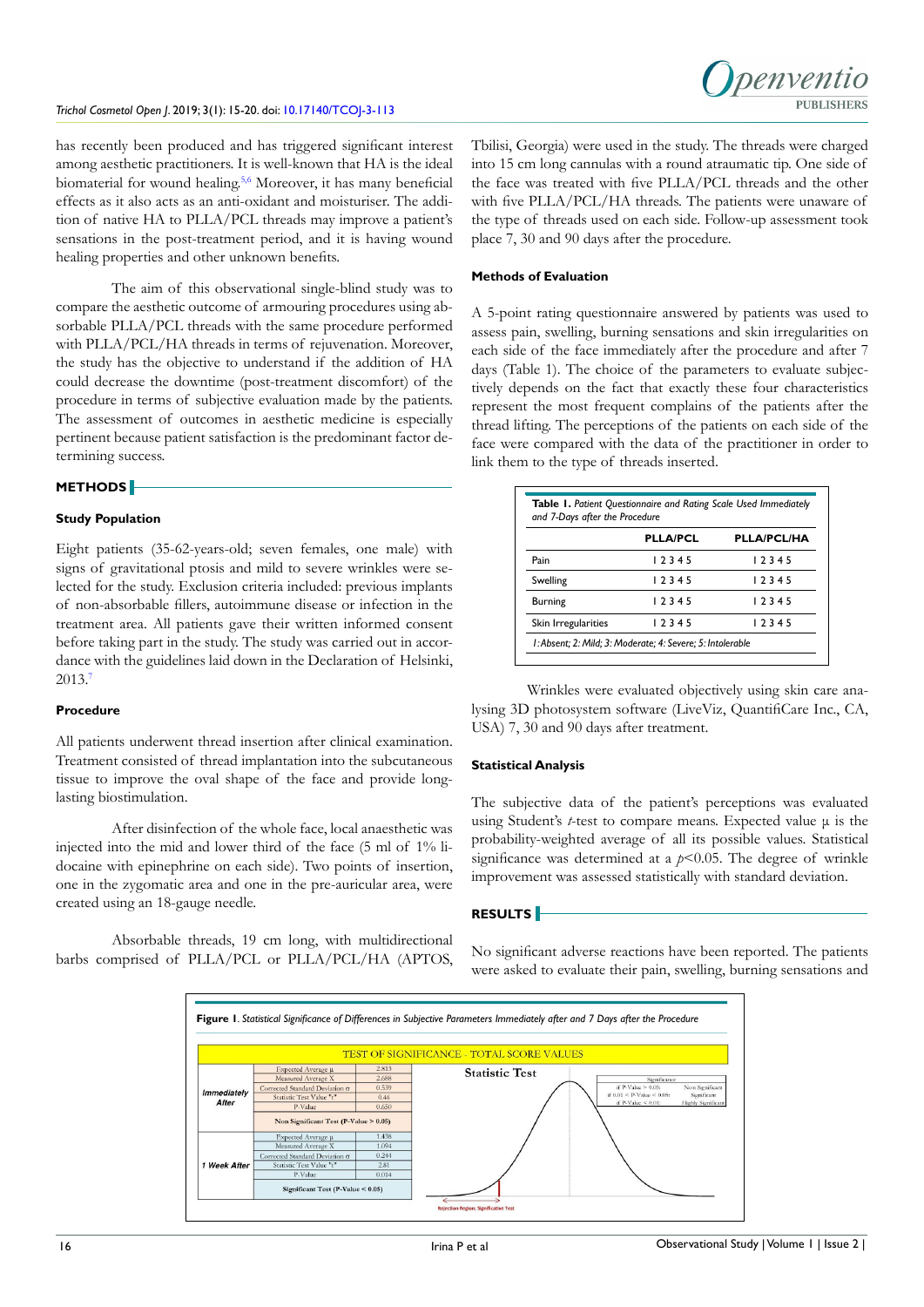# *Trichol Cosmetol Open J*. 2019; 3(1): 15-20. doi: [10.17140/TCOJ-3-113](http://dx.doi.org/10.17140/TCOJ-3-113)

skin irregularities immediately after treatment and after 7 days (Table 2). Total score right after the procedure was 2.66 for the side treated with PLLA/PCL threads and 2.50 for the side treated with HA-enriched threads (Table 2). This result means that the patients evaluated the discomfort after the treatment between "mild" and "moderate" in each treated side of the face regardless the type of the thread used. In fact, there were no statistically significant differences in patient perceptions between the two sides of the face (*p*=0.650) (Figure 1).

|                     | Immediately after |                    | 7-days after        |                    |
|---------------------|-------------------|--------------------|---------------------|--------------------|
|                     | PLLA/<br>PCL      | <b>PLLA/PCL/HA</b> | PLLA/<br><b>PCL</b> | <b>PLLA/PCL/HA</b> |
| Pain                | 2.50              | 2.38               | 1.75                | 1.13               |
| Swelling            | 2.75              | 2.63               | 1.25                | 1.0                |
| <b>Burning</b>      | 2.38              | 2.25               | 1.25                | 1.13               |
| Skin Irregularities | 3.0               | 2.75               | 1.50                | 1.13               |
| Total score         | 2.68              | 2.50               | 1.44                | 1.09               |



All parameters improved significantly 7 days after the procedure (Table 2). Total score was 1.44 for PLLA/PCL threads and 1.09 for PLLA/PCL/HA threads (Table 2). The improvement was much more evident on the side treated with the threads enriched with HA. These results are summarised in Figure 2. The difference in subjective sensations between the two sides of the face was statistically significant (*p*=0.014) (Figure 1).



It's evident that there was a significant difference in patient's perceptions between the two sides of the face treated with different threads: 7 days after treatment the side treated with PLLA/PLC/HA threads presented less pain, less swelling, less burning and faster disappearance of skin irregularities (Table 2, Figure 2). This confirms the hypothesis that the addition of HA to PLLA/PCL threads provides less post-treatment discomfort and a shorter downtime.

| <b>Test definition and Skin Care results</b>                               |                                                                                                                |  |  |  |
|----------------------------------------------------------------------------|----------------------------------------------------------------------------------------------------------------|--|--|--|
|                                                                            |                                                                                                                |  |  |  |
| Wrinkles: a combination of depth, length and width in<br>the analysed area | Patient's score compared to the sample of population based<br>on age, gendre and skin phototype correspondence |  |  |  |
|                                                                            | +10 on the superior standard deviation means 2.5% of the best<br>sample of the population                      |  |  |  |
|                                                                            | +5 on the superior standard deviation means 16% of the best<br>sample of the population                        |  |  |  |
|                                                                            | 0 is the mean<br>-5 on the superior standard deviation means 16% of the worst<br>sample of the population      |  |  |  |
|                                                                            | -10 on the superior standard deviation means 2.5% of the<br>worst sample of the population                     |  |  |  |

The second step of the aesthetic evaluation was performed using skin care software. The 3D photosystem LiveViz (QuantifiCare Inc., CA, USA) was used to document the changes in wrinkles 7, 30 and 90 days after treatment. This system automatically analyses different skin parameters (wrinkles, pores, spots, etc.) (Figure 3a) by choosing the same anatomical area (right cheek, left cheek and forehead) in the picture of the patient at each control (7, 30, 90 days). For the study, only wrinkles were taken into consideration. The improvement in wrinkles on each side of the face was determined using standard deviation comparison (Figure 3b).

An analysis of the database showed good improvement of wrinkles on both sides of the face, regardless of the type of threads used. The wrinkle condition at baseline (before treatment) put the patients in the group of 17.4% of the sample population with the worst wrinkle condition (score=-4.69) (Figure 4). After

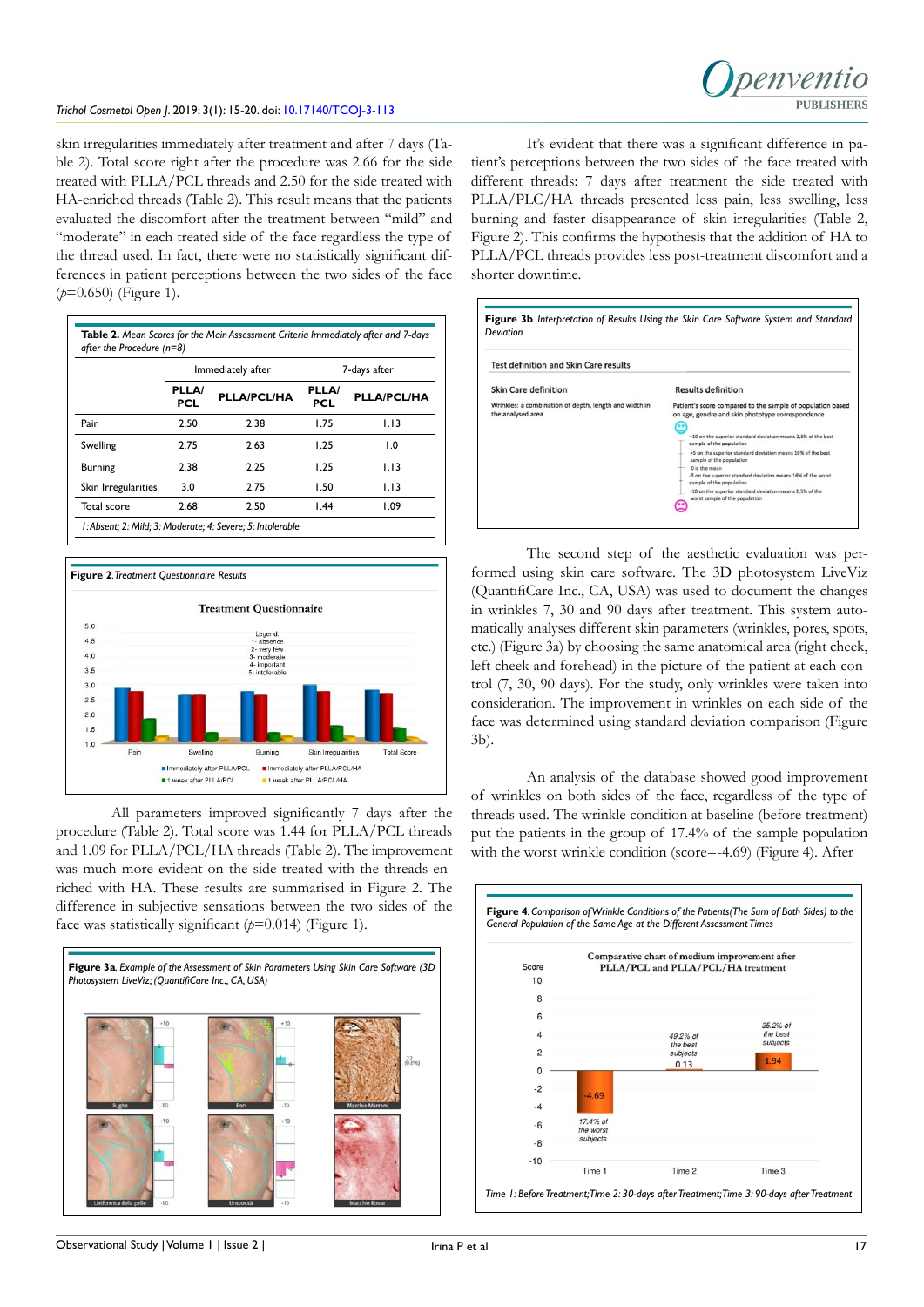1-month, the patients were put into the group of 49.2% of the sample population with the best wrinkle condition (score= $+0.13$ ) with a difference of +4.82 points. The improvement continued up to 3-months and the wrinkles of the patients were then the same as  $35.2\%$  of the best sample of the population (score=+1.94), a difference in 6.57 points from the baseline.



A comparison of the change in wrinkles between each side of the face (Figure 5) showed that the wrinkle condition on the side treated with PLLA/PCL threads improved from a baseline of 17.4% (score=-4.63) of the worst sample of the population to 42.9% of the worst sample of the population (score=-0.88) af-



side treated with PLLA/PCL/HA threads: from baseline of 16.9% (score  $-4.75$ ) of the worst sample to  $41.3\%$  (score  $+1.13$ ) of the

best sample after 1-month and to 32.3% (score +2.38) of the best sample after 3-months. Thus, the improvement was +5.88 after 1-month and +7.13 after 3-months from baseline. These results can be seen clearly in the Gaussian distribution chart (Figure 6). **Figure 6***. Gaussian Distribution of the Improvement in Wrinkles with the Two Types of* 

ter 1-month and to 38.2% of the best sample of the population  $(\text{score} = +1.5)$  after 3-months. Thus, the improvement in score was +3.75 after 1-month and +6.13 after 3-months from baseline.

The improvement in wrinkles was more evident on the







hefore

3 months after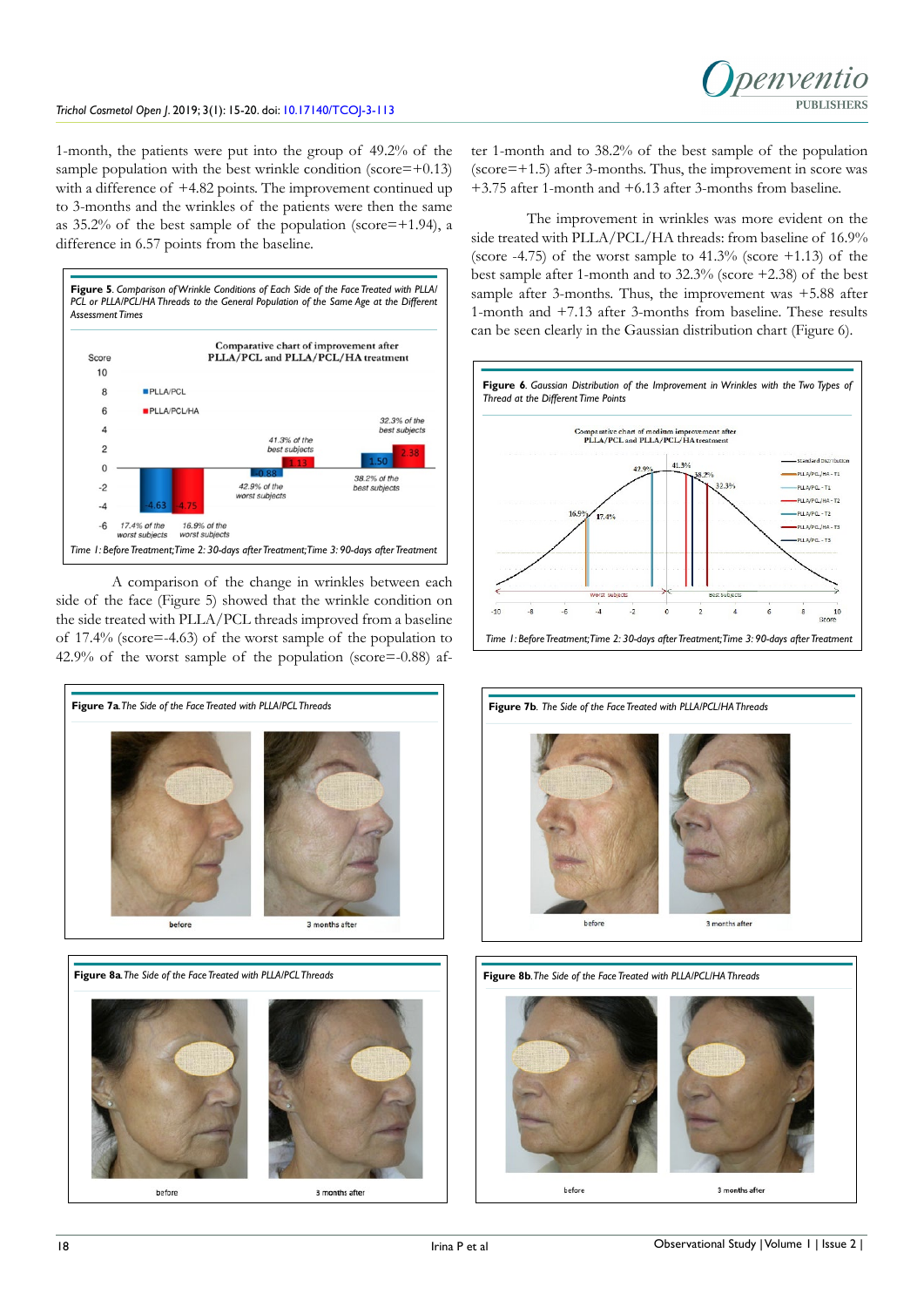# penyentic PURLISHERS

# *Trichol Cosmetol Open J*. 2019; 3(1): 15-20. doi: [10.17140/TCOJ-3-113](http://dx.doi.org/10.17140/TCOJ-3-113)



The results of the study are evident in the clinical pictures as well. There is a tangible difference in wrinkle conditions between the right side of the face treated with PLLA/PLC threads (Figures 7a, 8a and 9a) and the left side treated with HA enriched threads (Figures 7b, 8b and 9b).

# **DISCUSSION**

The most important advantage of thread lifting is its minimal invasiveness. Absorbable threads generally do not require incisions, so they do not create scars, and the downtime is very short (a few days only). The risk of complications is also very low. These are the reasons why many aesthetic practitioners adopt thread technologies in their practice.

Nevertheless, some sensitive patients complain of discomfort during the period following thread insertion.<sup>8,9</sup> The idea of adding HA to the composition of PLLA/PCL absorbable threads originated from a need to minimise these unwanted sensations.

We know that HA has a natural function of providing support to collagen fibres, this makes it ideally suited for use in wound treatment<sup>10-12</sup> and consequently for the improvement of healing processes after threads insertion.

In our study, we compared PLLA/PCL and PLLA/PCL/ HA threads treatment outcomes. We performed a split-face procedure and evaluated first, the post-treatment subjective perceptions of the patients, then an objective effect on wrinkles conditions, rejuvenating effect, in each side of the face.

As the study demonstrates, the addition of HA results in a more comfortable post-treatment period, the unwanted subjective perceptions of the patients disappear faster. Evidently, due to the bioactive behaviour of HA, the healing process after thread insertion is shorter (Figure 2).

As for the rejuvenation, the role of HA in rejuvenation process is widely confirmed.[13-15](#page-5-7) The data show that it is safe and effective method of the skin hydration, since it possesses a large water binding capacity.<sup>[16](#page-5-8)</sup>



It also plays an important role in exchange between cells and blood and for cell migration. Moreover, *via* the CD44 receptor, it is capable of increasing cell differentiation.<sup>16</sup>

In accordance with the consensus of an interdisciplinary team of experts consisting of dermatologists and plastic surgeons<sup>16</sup> we selected one of the target parameters of rejuvenation with native HA, wrinkles conditions. In fact, our study showed by objective evaluation of wrinkles conditions, that the improvement is more evident in the side treated with threads enriched by HA. It arrives faster as well.

# **CONCLUSION**

There was a significant difference in patient's perceptions between the two sides of the face treated with different threads: 7 days after treatment the side treated with PLLA/PLC/HA threads presented less pain, less swelling, less burning and faster disappearance of skin irregularities (Table 2, Figure 3). This confirms the hypothesis that the addition of HA to PLLA/PCL threads provides less posttreatment discomfort and a shorter downtime.

Regardless of their composition, absorbable threads with multidirectional barbs are an effective method for the treatment of wrinkles. The addition of HA boosts skin rejuvenation with more evident wrinkle improvement as demonstrated by the data of the objective evaluation.

Absorbable threads consisting of PLLA/PCL/HA represent a new step in decreasing the invasiveness of thread lifting with the additional advantage of providing faster rejuvenation and an improved aesthetic outcome.

# **LIMITATIONS OF THE STUDY**

The sample of the population investigated was small, so other studies are requested to confirm our results.

# **INFROMED CONSENT STATEMENT**

The authors have received written informed consent from the patients.